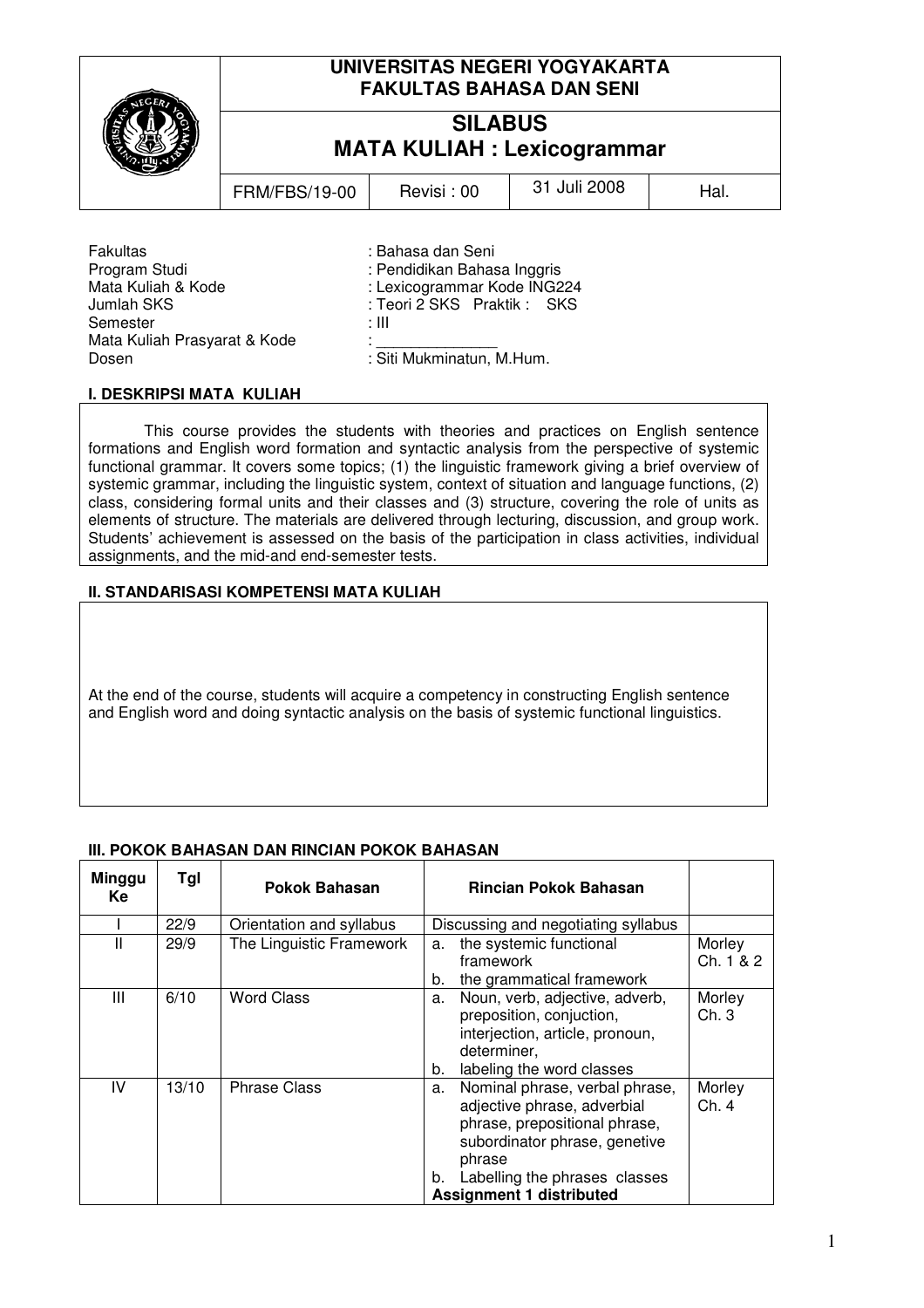

## **UNIVERSITAS NEGERI YOGYAKARTA FAKULTAS BAHASA DAN SENI**

# **SILABUS MATA KULIAH : Lexicogrammar**

FRM/FBS/19-00 Revisi : 00 31 Juli 2008 Hal.

| v                       | 20/10 | <b>Clause Class</b>                 | <b>Assignment 1 due</b><br>Main and subordinate clause,<br>a.<br>nominal clause, adjectival<br>clause, adverbial clause<br>Labeling the clause classes<br>b.<br><b>Assignment 2 distributed</b>                                                                                      | Morley<br>Ch. 5  |
|-------------------------|-------|-------------------------------------|--------------------------------------------------------------------------------------------------------------------------------------------------------------------------------------------------------------------------------------------------------------------------------------|------------------|
| VI                      | 27/10 | Sentence class                      | <b>Assignment 2 due</b><br>Formal types of sentence, the<br>а.<br>sentence as clause complex<br>Labelling the sentence<br>b.<br><b>Assignment 3 distributed</b>                                                                                                                      | Morley<br>Ch. 6  |
| VII                     | 3/11  | Formal syntactic analysis           |                                                                                                                                                                                                                                                                                      | Morley<br>Ch. 7  |
| VIII                    | 10/11 | Review                              |                                                                                                                                                                                                                                                                                      |                  |
| IX                      | ?     | <b>MID</b>                          |                                                                                                                                                                                                                                                                                      |                  |
| $\overline{\mathsf{x}}$ | 24/11 | Sentence structure                  | Free and bound elements<br>a.<br>Traditional classification of<br>b.<br>bound elements<br>Contemporary classification of<br>c.<br>free and bound elements<br>Functional analysis of sentence<br>d.<br>structure<br><b>Assignment 4distributed</b>                                    | Morley<br>Ch. 8  |
| XI                      | 1/12  | <b>Clause Structure</b>             | <b>Assignment 4 due</b><br>Subject, Predicator and finite,<br>а.<br>Complement, Adjunct, and Z<br>element<br>Elements of clause structure<br>b.<br>revises<br>c. Functional analysis of clause<br>structure<br><b>Assignment 5 distributed</b>                                       | Morley<br>Ch. 9  |
| $\overline{X}$          | 8/12  | Phrase structure                    | <b>Assignment 5 due</b><br>nominal phrase, adjectival<br>а.<br>phrase, adverbial phrase,<br>adverbial phrase, prepositional<br>phrase, genitive phrase, verbal<br>phrase, subordinator phrase<br>Functional Analysis of phrase<br>b.<br>structure<br><b>Assignment 6 distributed</b> | Morley<br>Ch. 11 |
| XIII                    | 15/12 | Word structure                      | <b>Assignment 6 due</b><br>a. morpheme, morph and<br>allomorph<br>word structure<br>b.<br>assignment 7 distributed                                                                                                                                                                   | Morley<br>Ch. 12 |
| XIV                     | 22/12 | Functional<br>Syntactic<br>analysis | <b>Assignment 7 due</b>                                                                                                                                                                                                                                                              | Morley<br>Ch. 13 |
| XV                      | 29/12 | Review                              |                                                                                                                                                                                                                                                                                      |                  |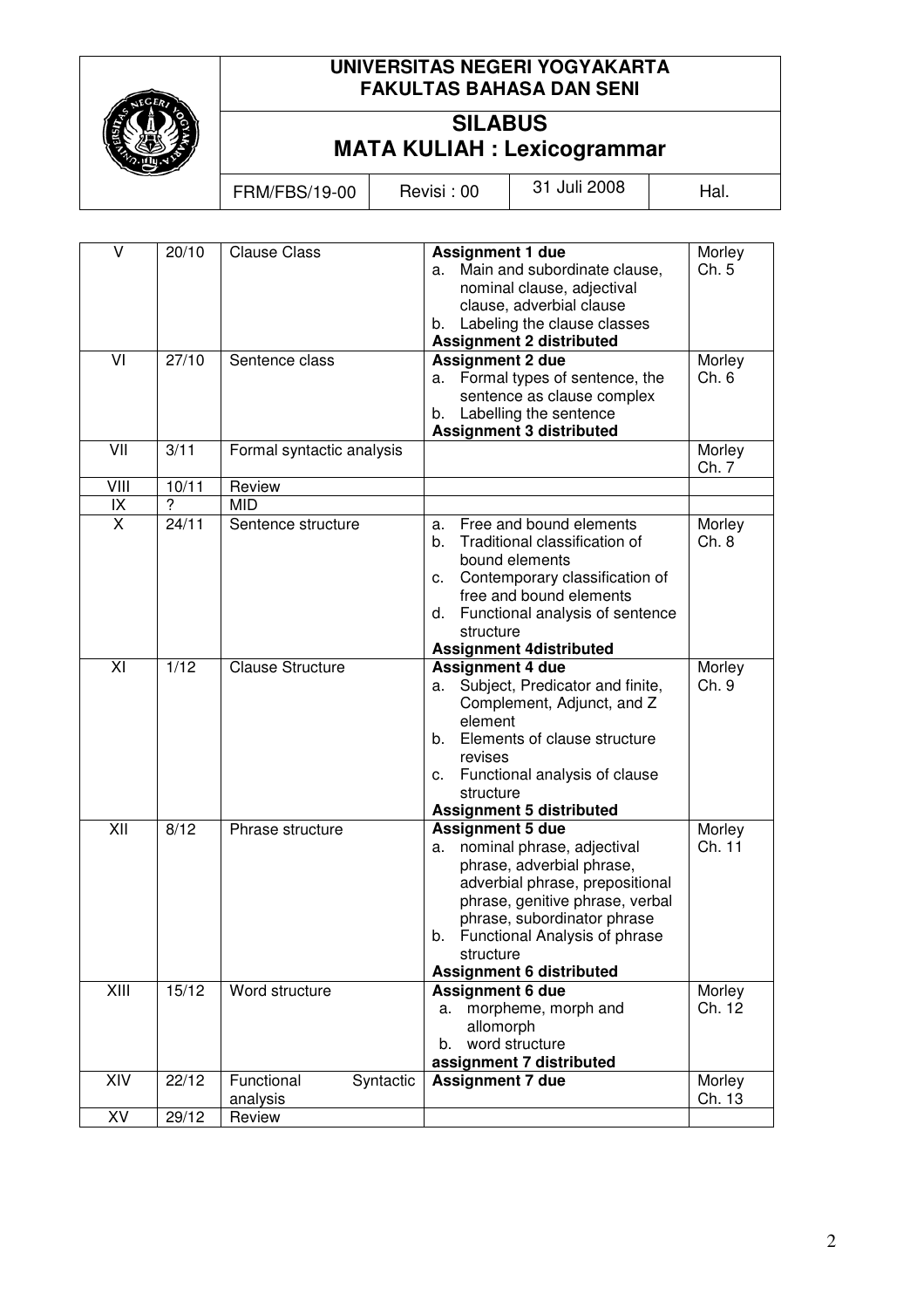

## **UNIVERSITAS NEGERI YOGYAKARTA FAKULTAS BAHASA DAN SENI**

# **SILABUS MATA KULIAH : Lexicogrammar**

FRM/FBS/19-00 Revisi : 00  $\,$  31 Juli 2008 | Hal.

### **IV. REFERENSI/ SUMBER BAHAN**

**A. Wajib :** 

Morley, D. 2000. Syntax in Functional Grammar: An Introduction to Lexicogrammar in systemic Linguistics. London: Wellington House**.** 

### **B. Anjuran**

### **V. EVALUASI**

| No  | Komponen Evaluasi | Bobot (%) |  |
|-----|-------------------|-----------|--|
|     | Participation     | 10%       |  |
| 2.  | Assignments       | 30%       |  |
| 3.  | Mid Test          | 30%       |  |
| -4. | <b>Final Test</b> | 30%       |  |
|     | Jumlah            | 100%      |  |

1. Website : http://besmart.uny.ac.id (lexicogrammar, password: lexis sm)

I will post **all of the required readings for this course** at this website, including: (i) handouts and assignments distributed in each class (by the end of the day of the class in which they were distributed), along with brief summaries of what we did in class that day (ii) supplementary readings and links to other recommended readings (iii) important announcements and schedule changes (iv) an updated syllabus.

Therefore, it is essential that you visit it early and continue to do soon a regular basis throughout the semester.

### **2. Contact Information**

Lecturer : Siti mukminatun, M.Hum

Email : sitimukminatun@uny.ac.id

#### **3. Workload and grade calculation:**

**10% Participation**. Half of the participation grade is equivalent to attendance. At the beginning of every lecture and presentation, all students will sign their initials on the attendance sheet. The attendance sheet will be removed after the first 20 minutes of class. You may miss 3 lectures.

**30% Homework**. There will be a small homework assignment due almost every week. All homework must be word-processed; handwritten assignments will not be accepted or graded.

**30% Midterm**. Tests are in-class, short answer/true or false/multiple choice. There will be a detailed review session before the test so you'll know exactly what is coming. The dates for both the midterm and the final are fixed at the beginning of the semester. Please schedule your other obligations around these dates, because THERE WILL BE NO MAKE-UP TESTS. **Make up exams will not be given** except in the case of extraordinary circumstances.

#### **30% Final.** See "Midterm."

**4. Attendance policy**. I know that you are serious students but that you are also adults who budget time between coursework, jobs, personal/family commitments, and unforeseen circumstances. Because of